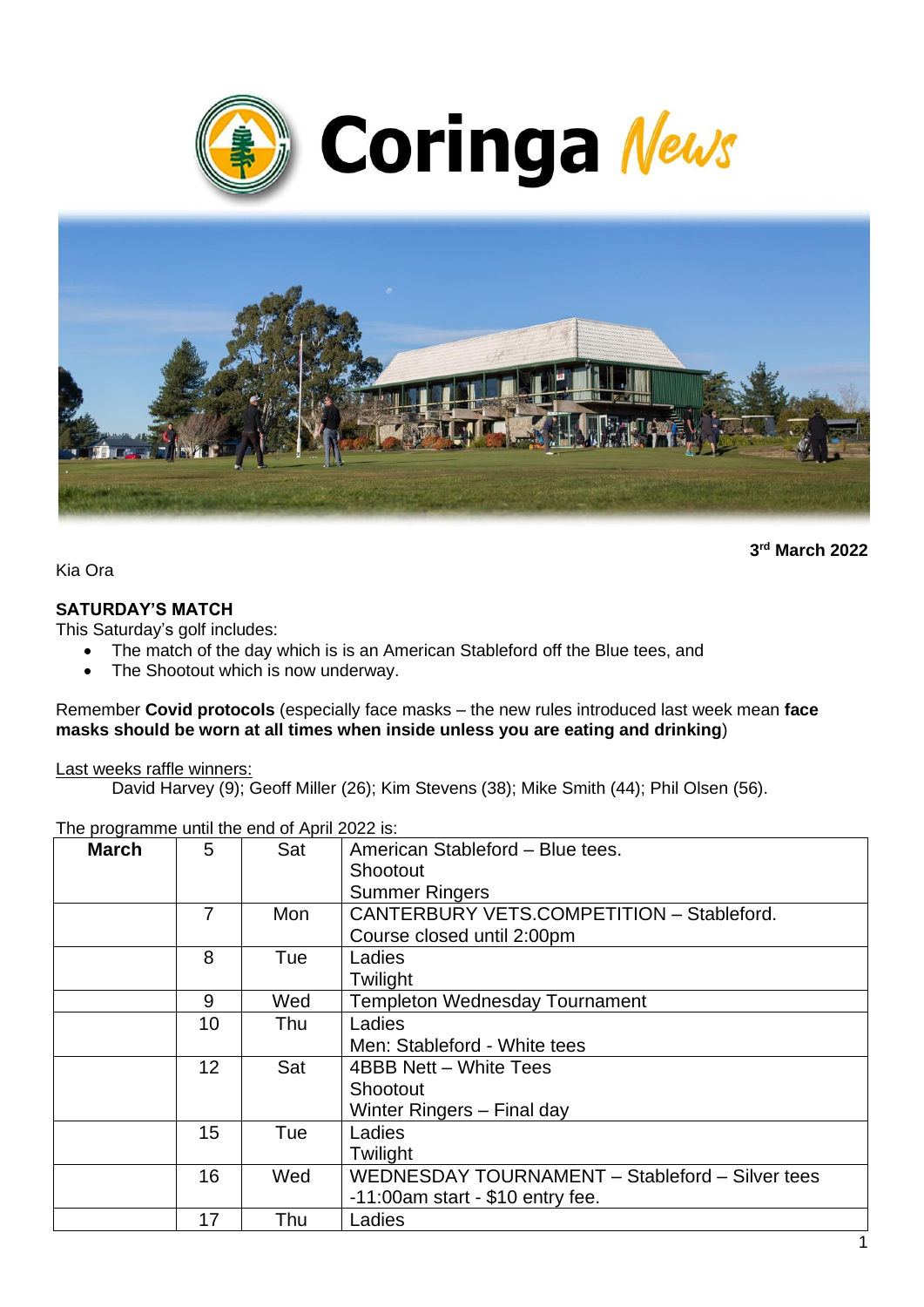|              |                |      | Men: Par - Yellow tees                                                                          |
|--------------|----------------|------|-------------------------------------------------------------------------------------------------|
|              | 19             | Sat  | Stableford - Blue / Silver tees                                                                 |
|              |                |      | Shootout                                                                                        |
|              | 22             | Tue  | Ladies                                                                                          |
|              |                |      | Twilight                                                                                        |
|              | 23             | Wed  | Ellesmere Wednesday Tournament                                                                  |
|              | 24             | Thu  | Ladies                                                                                          |
|              |                |      | Men: Stableford - Yellow tees                                                                   |
|              | 26             | Sat  | Par - Black / Silver tees                                                                       |
|              |                |      | Shootout                                                                                        |
|              | 29             | Tue  | Ladies                                                                                          |
|              |                |      | <b>Twilight Final Night</b>                                                                     |
|              | 30             | Wed  | WEDNESDAY TOURNAMENT - Stableford - White tees                                                  |
|              |                |      | $-11:00$ am start - \$10 entry fee.                                                             |
|              | 31             | Thur | Ladies                                                                                          |
|              |                |      | Men: Irish Stableford - Yellow tees                                                             |
| <b>April</b> | 2              | Sat  | Stroke - Blue / White tees                                                                      |
|              |                |      | Shootout                                                                                        |
|              | 5              | Tue  | Ladies                                                                                          |
|              | 6              | Wed  | Lone Star Group WATERING TOURNAMENT                                                             |
|              |                |      | Stableford - White Tees                                                                         |
|              |                |      | 10.30 am start; (\$15 entry fee.)                                                               |
|              | $\overline{7}$ | Thu  | Ladies                                                                                          |
|              |                |      | Men: Stroke – Jerry Attick Trophy – Yellow tees<br><b>CORINGA OPEN - 18 holes off Blue tees</b> |
|              | 9              | Sat  | [Gross and Nett.]                                                                               |
|              |                |      | Shootout                                                                                        |
|              | 12             | Tue  | Ladies                                                                                          |
|              | 13             | Wed  | <b>Templeton Wednesday Tournament</b>                                                           |
|              | 14             | Thu  | Ladies                                                                                          |
|              |                |      | Men: Stableford - White tees                                                                    |
|              | 16             | Sat  | Stroke - White tees.                                                                            |
|              |                |      | (Kornz Trophy match play with Alpha Group after                                                 |
|              |                |      | midday)                                                                                         |
|              |                |      | Vets Cup 4 <sup>th</sup> round                                                                  |
|              |                |      | Shootout.                                                                                       |
|              | 19             | Tue  | Ladies                                                                                          |
|              | 20             | Wed  | WEDNESDAY TOURNAMENT - Stableford - Silver Tees                                                 |
|              |                |      | - 11 am start; \$10 entry fee.                                                                  |
|              | 21             | Thu  | Ladies                                                                                          |
|              |                |      | Men: Par - Yellow Tees                                                                          |
|              | 23             | Sat  | Stroke - Blue / Silver tees                                                                     |
|              |                |      | Vets Cup 5 <sup>th</sup> and final round                                                        |
|              |                |      | Shootout                                                                                        |
|              | 25             | Mon  | <b>ANZAC DAY - Course Open</b>                                                                  |
|              | 26             | Tue  | Ladies                                                                                          |
|              | 27             | Wed  | <b>Ellesmere Wednesday Tournament</b>                                                           |
|              | 28             | Thur | Ladies                                                                                          |
|              |                |      | Men: Stableford - Yellow tees                                                                   |
|              | 30             | Sat  | Stroke - Blue / Silver tees                                                                     |
|              |                |      | Shootout                                                                                        |
|              |                |      |                                                                                                 |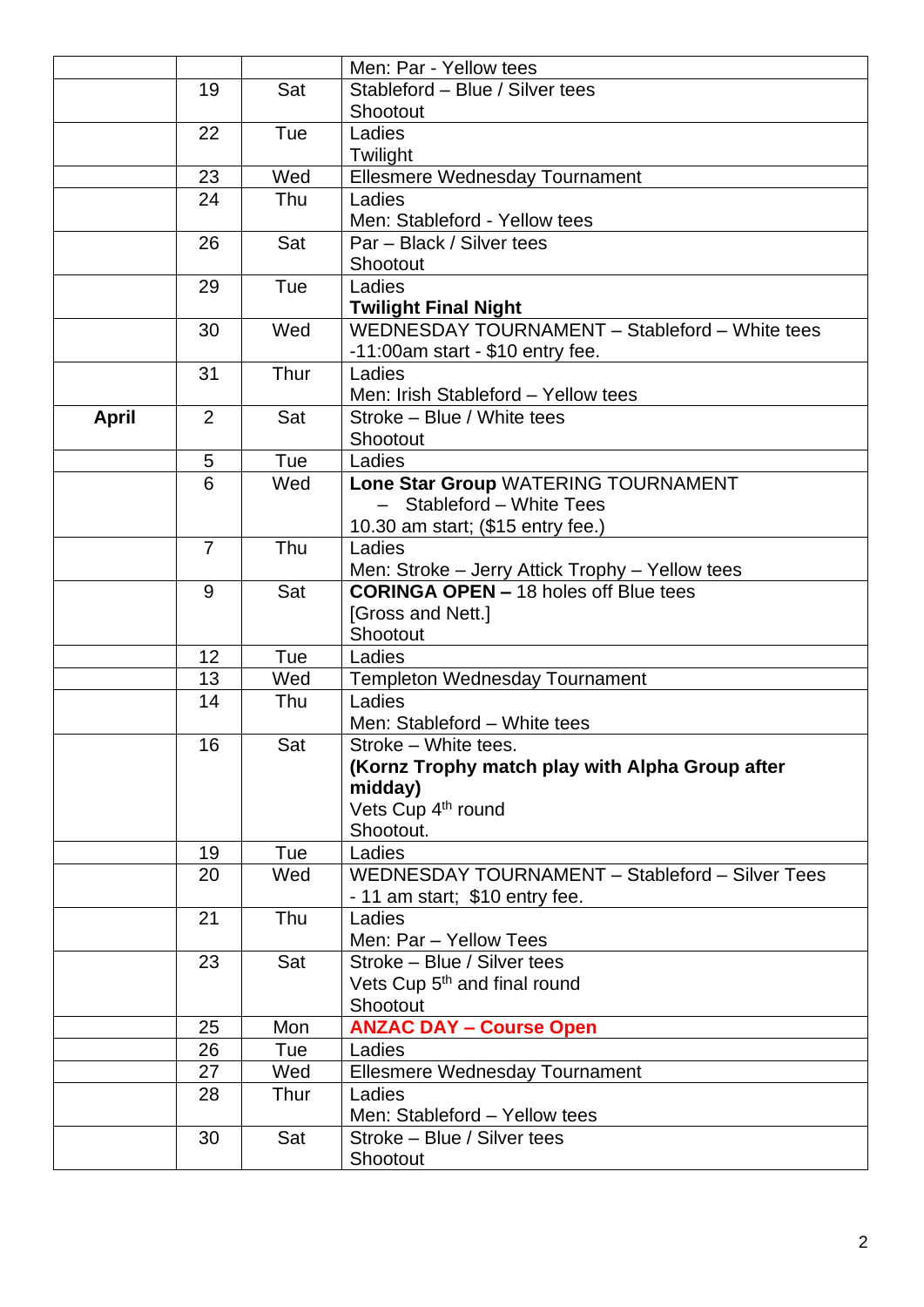### **SHOOTOUT 2022**

To date we over 30 entries and I know there are more to come! The more that enter means the prize pool is BIGGER!

This year long competition has been rightly claimed as the BEST competition we run at Coringa. The competition has begun and runs for the duration of the year with the final scheduled for 19<sup>th</sup> of November. It is open to ALL members, men and women, who play in the Saturday match of the day. It is a Stableford competition (irrespective of the Saturday match) and throughout the year the 10 BEST stableford scores of each player are used to determine the top players to qualify for the final in November. The number of qualifiers will be determined by the number of entrants.

Once you enter all you need to do is watch the weekly update on the Coringa website to follow your progress.

**Entry fee for the competition is a one-off payment of \$20** and all entry fee money is allocated to the prize winners. You may enter at any time during the year, but obviously the sooner the better to give you the maximum number scores to contribute towards your personal average.

The Final: The players with the highest average for their ten best rounds compete in the final. The final is played over nine (or twelve) holes with the player with the lowest stableford score on the hole being eliminated. If there is more than one player with equal lowest score on a hole there is a SHOOTOUT (usually a chip or a putt) to determine the eliminated player.

The more entries we have the better the competition (and the higher the prize money!), so please get involved and if there are questions about the competition, please feel free to ask me or anyone who has been involved in the competition in the past.

The present holder of the *FASTGLASS SHOOTOUT TROPHY* is Spencer Wicks. John Brettell Shootout Convenor

# **CLUB NEWS**

#### **New Members**

We welcome the following two new members who have joined since the last newsletter Isaac Bazley David Potter

Do not hesitate to ask from the pro shop or any of the members how the club functions and the different competitions we run throughout the week. Most importantly do enjoy your time at Coringa.

## **Urgent Help Required**

With Pete Marsh's ill health, we have a large gap in our volunteer ranks in the Café/Bar and we need to look to boost our list of available helpers. We have really appreciated Pete's assistance as our assistant bar manager and helper at many events and the way he has readily stepped in when Murita needs a break. The Board are seeking two or three keen members who would be willing to complete the Liquor Controllers Qualification to become a bar manager and help Paul run the bar. Whenever he is away, we need to have someone else available. The bar manager does not need to be at the Club all the time but when on duty must be within 30 minutes or so of the Club should they be needed. Paul can help answer your questions if needed.

Our urgent need is for help on Saturday 19<sup>th</sup> of March. Murita is away on holiday for her birthday and Paul is moving house that weekend. We need someone who can help run the bar and café service, perhaps make sandwiches and cook chips etc. We will need cover between about 11.30am and 6.00pm on this day. It wouldn't take long to train someone up and there are many members who already have some experience. It would be great if we could get another couple of people able to help out from time to time when Murita is away or we have large tournaments to run.

If you think you could help or know someone who might please contact Paul at the Club or on 027 6874011. Voluntary help at the Club saves us thousands of dollars each year and is one of the reasons why our Club is in such great condition and improving every month. Our other option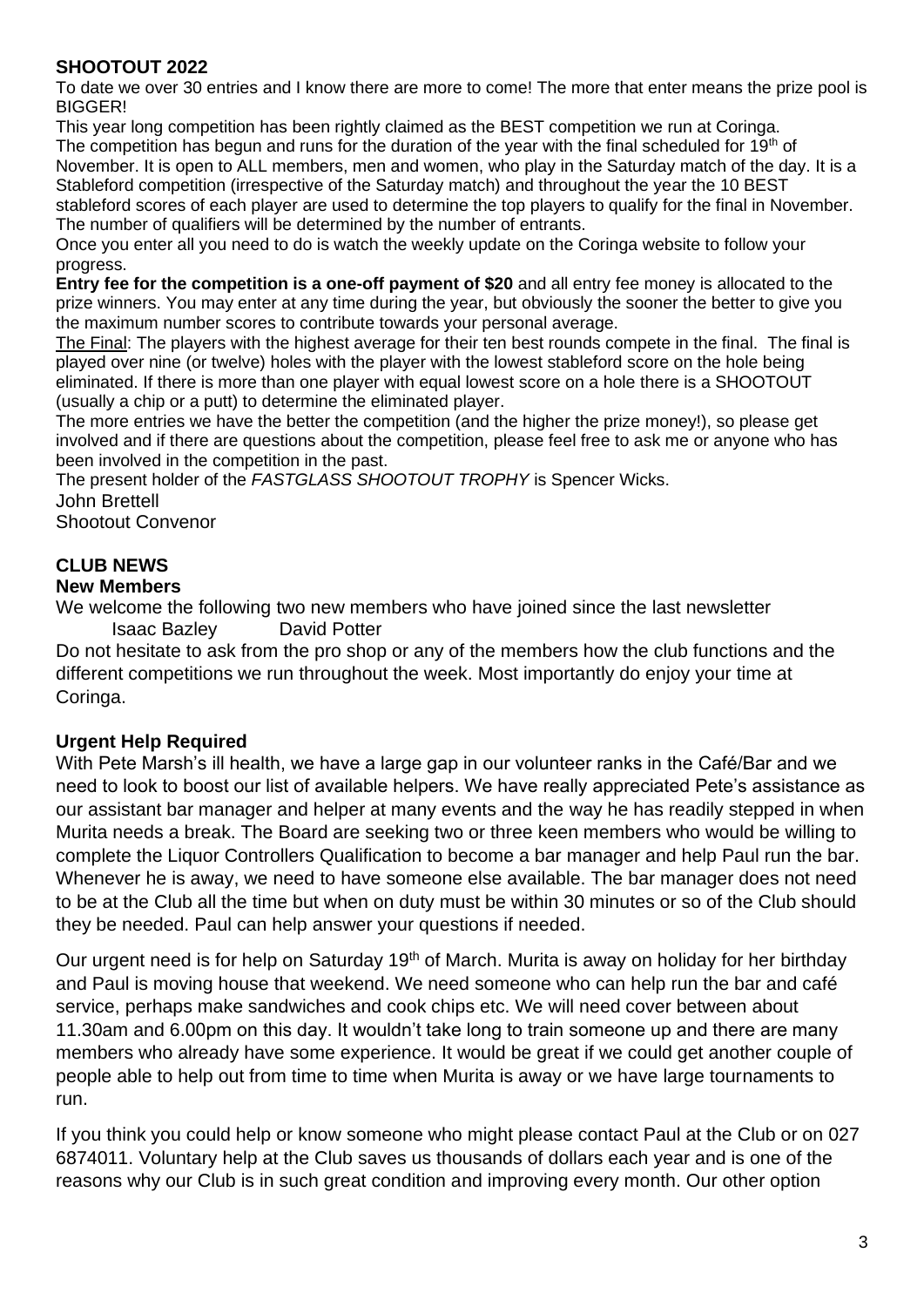might be to see if we have any students who would like to be available on a casual basis and be paid for their service. If you know of any please let Paul know.

#### **SUMMER RINGERS**

Round 12 saw the conclusion of the Summer Ringers Competition was played under mild overcast conditions for the morning part of the round before the southerly front hit in the early afternoon and made for some miserable conditions for those late tee time starters. There were 32 willing Ringers participants who entered the MOTD, to see if they could improve their hole scores in this last remaining round. The course again was presented in excellent condition, except for Hole # 5 with a number of astute golfers noticing and commenting in the clubhouse after their rounds that only about a third of the green at the top had been cut, even though the pin placement for the day was cut near the bottom of the green. A number of reasons were banded about like, the greens mower had broken down, the greenkeeper was running late for his tee-off time etc...but let's not hold it against him as the greenkeeping team has done a tremendous job in keeping on top of the unrelenting grass growth we've had over the summer months, evidenced by the very few browned off areas around the course that we usually encounter. They are to be commended for their efforts and allowing us to enjoy playing on our championship course in the best possible conditions. Thanks Rohan and to his team.

The final results of the Summer Ringers Competition are as follows:

| Group A:            |                       |       |      |
|---------------------|-----------------------|-------|------|
| Gross -             | <b>Spencer Wicks</b>  | 60    | \$40 |
| Net - First -       | <b>Brian Docherty</b> | 52.98 | \$40 |
| <b>Net - Second</b> | <b>Isaac Preece</b>   | 55.35 | \$30 |
| Net - Third -       | <b>Albert Yee</b>     | 55.58 | \$20 |
| Group B:            |                       |       |      |
| Gross -             | <b>Andrew Wight</b>   | 66    | \$40 |
| Net - First -       | Alan Wicks            | 49.74 | \$40 |
| <b>Net - Second</b> | Jonathan Kemp         | 51.95 | \$30 |
| Net - Third -       | <b>Clinton Chase</b>  | 53.2  | \$20 |
| Group C:            |                       |       |      |
| Gross -             | John Maasch           | 72    | \$40 |
| Net - First -       | <b>Oliver Snape</b>   | 46.83 | \$40 |
| <b>Net - Second</b> | <b>Chris Cottrell</b> | 49.09 | \$30 |
| <b>Net - Third</b>  | <b>Robert Pryce</b>   | 50.21 | \$20 |

Arrangement will be made with the Pro Shop to have the winners accounts credited with these amounts before the weekend.

In Group A, Spencer Wicks posted the best gross score of 60, out of the whole competition field of 43. He was three shots clear of his nearest rival Albert Yee on 63. Brian Docherty held onto the lead with a net score of 52.98, with a margin of 2.37 over Isaac Preece on 55.35, with Albert Yee managing to hold third spot on 55.58. The first 8 places is within 3.99.

In Group B, Andrew Wight put together the best gross score of 66 in this division, a shot clear of Clinton Chase and the chasing pack hot on his heels. Alan Wicks ended up posting a sub-50 net score of 49.74. He held a nice 2.21 advantage over Jonathan Kemp who in turn held off Clinton Chase on 53.17 who took third sport. The top 10 places were within 5.97, with a number of players still having bogeys to eradicate.

In Group C, John Maasch posted the best gross score of 72 in the most hotly contested division to win by a shot from a tied Chris Cottrell and Trevor Lee. The first 6 players were within 3 shots. Oliver Snape came home in the final round with a wet sail and smoked his rivals in the net score with an impressive 46.83, 2.26 margin over Chris Cottrell on 49.09 and Robert Pryce sneaking into third position on 50.21. Besides the wide margin between first and second, the next 13 places was only covered by 6.30.

There were an additional 12 qualifying birdies recorded by the Ringers field in the final week, with Spencer Wicks heading these stats with 13 birdies. It was a great effort given that many of the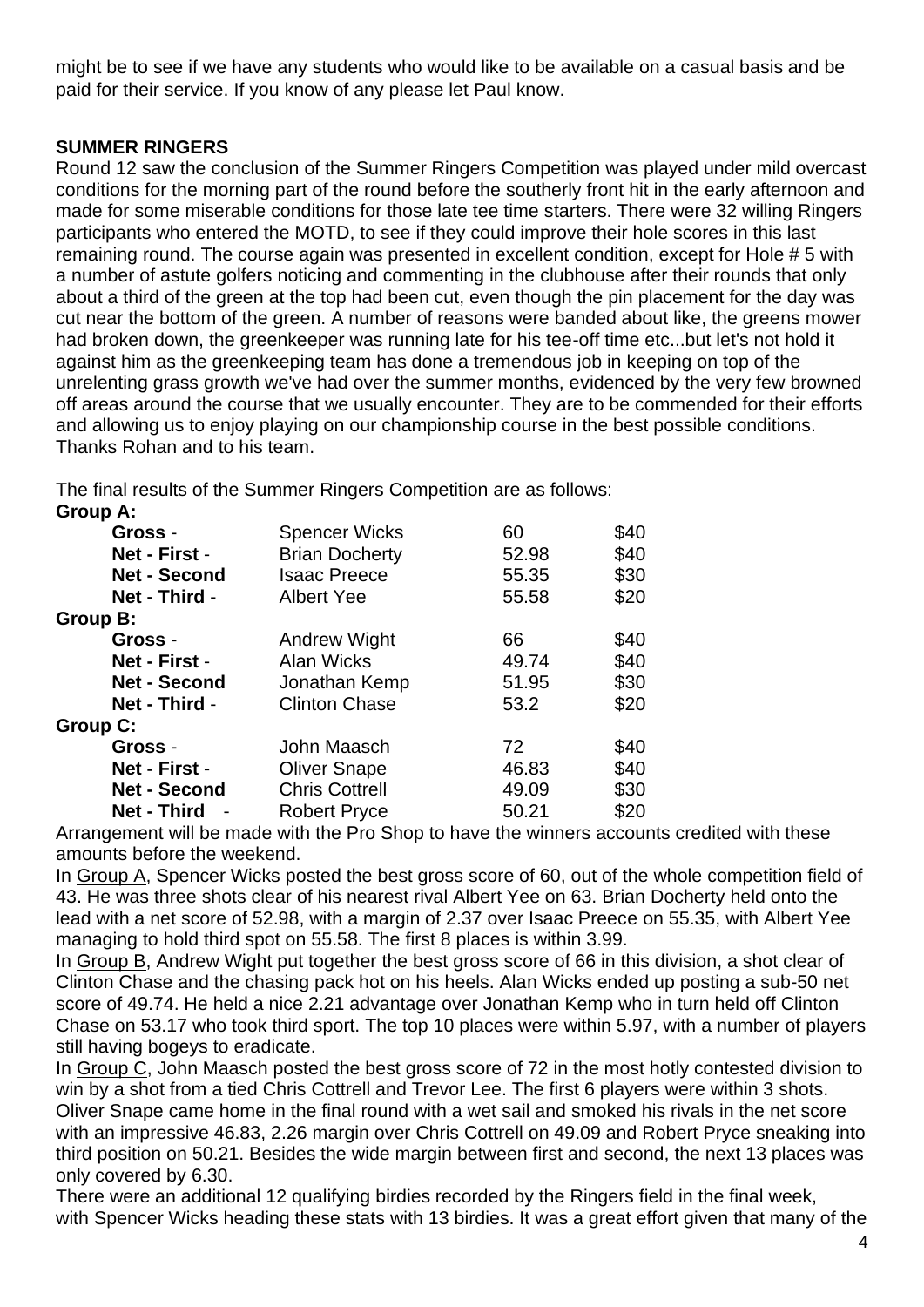rounds were played off the back tees therefore challenging himself, rather than taking the easy option of shorter tees. Albert Yee who played in the Foley Cup final against Andrew Wight, couldn't match his impressive round of the previous week, held down second spot with ten birdies. Congratulations to Andrew who stuck in there , playing his game and coming out on top. Overall the Ringers field accumulated 152 birdies/eagles over the 12 weeks of rounds played. We now take a couple of months break before the Winter Ringers Competition begins in June, the second part of the Annual Ringers competition to decide on who claims the inaugural "King of the Ringers" trophy. Thank you to all those who participated and hope that we can get a few more members involved especially our new members to the club...join in the **FUN**!!! Until then Happy Golfing everybody.

Kevin King Ringers Organiser

## **INTERCLUB**

### **Over 50's**

Congratulations again to the Over 50's team who withstood the pressure from Christchirch to win by a solitary shot!

Congratulations to John Rademakers who had the best individual gross score and to Lin Wang who had the best nett score. An outstanding effort from the team.

### **Metro A**

Coringa played Templeton last Sunday at Templeton. There was a lot of great golf being played but mostly by Templeton as we got smashed 6 to 2 . A few gloomy faces in the clubhouse but after a beer the smiles come back . Kyle Charlwood and Paul Snape fought really hard and had close losses , Spencer Wicks and Chris Choie saved the team's honour with good wins and the rest of the team played like bunnies, I think I may have been the worst being 6 down after 6 holes , and I

didn't even drink on Saturday night so no excuses .The Templeton team were another great bunch of guys and I hope everyone enjoyed their day, I really appreciate everyone that played.

We're playing at Waitikiri this Sunday so we'll go in with a positive attitude and see how things go , cheers



James Willetts – Player / Manager

## **Presidents**

After 11 rounds the team lies in  $7<sup>th</sup>$  place and play McLean's Island, at McLean's Island, on the 13<sup>th</sup> of March.

## **MEN'S REPORT**

This Saturday, the 5<sup>th</sup> of March, is an American Stableford competition off the blue tee blocks for men and women off the yellows. Yes, another Saturday where I'm sure some senior members of the club will express their dissatisfaction at me! It's okay guys as I'm starting to get so used to it. With the early arrival of Autumn, the match committee has decided to put in place '**The Leaf Rule.** The leaf rule is a local rule which means if you lose your golf ball in an area where fallen leaves have accumulated or are laying on the ground and you cannot find your ball in them, then you can hit another ball from that area without penalty!

Last Saturday, the 26<sup>th</sup> of February, was a stroke round off the Black or White tee blocks for men and the Yellow tee blocks for the women. It was also the final of the Foley Cup between Albert Yee and Andrew Wight. It was good to see 17 members challenged themselves off the Black tees. I had the good fortune to play in the morning in fine and warm conditions, but as we finished the southerly started to blow up. It only got worse from there for those playing in the afternoon. What has happened to our weather! The outstanding score of the day was in Division Three and in the White competition with Olly Snape scoring a Nett 64. I played against Olly in the morning and he never took any notice of the advice Russell and I kept offering to stop hitting his granny club off the tee and try his driver. Well, it showed me Olly's potential in the game and the game is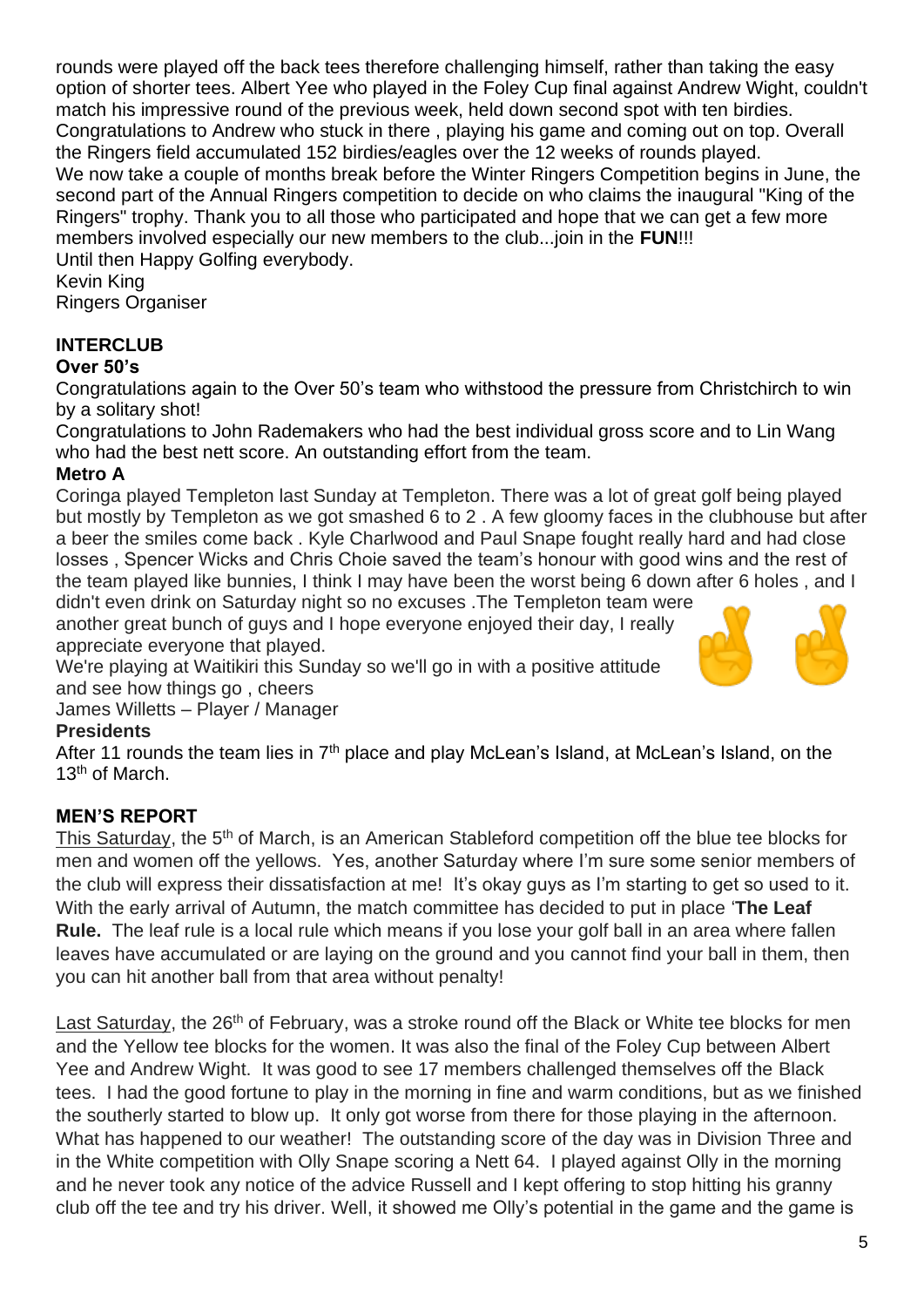about hitting the fairways and greens. Olly made the game look easy and played very well! Russell and I obviously lost the haggle as were down six after six! The full results are available on the website, but the summary is;

### **Black Division**

|                             | 1 <sup>st</sup> | Rob Woodill               | 72      |  |
|-----------------------------|-----------------|---------------------------|---------|--|
|                             | 2 <sub>nd</sub> | Hansen Hong               | 73      |  |
|                             |                 | <b>White Division One</b> |         |  |
|                             | $1$ st          | <b>Andy Trousson</b>      | 72      |  |
|                             | 2 <sub>nd</sub> | David Harvey              | 73(C/B) |  |
|                             | 3rd             | <b>Brian Docherty</b>     | 73      |  |
| <b>White Division Two</b>   |                 |                           |         |  |
|                             | $1$ st          | <b>Trevor Lee</b>         | 70(C/B) |  |
|                             | 2 <sub>nd</sub> | <b>Phil Olsen</b>         | 70      |  |
| <b>White Division Three</b> |                 |                           |         |  |
|                             | 1 <sup>st</sup> | <b>Olly Snape</b>         | 64      |  |
|                             | 2 <sub>nd</sub> | <b>Robert Pryce</b>       | 69      |  |
| Well done all the winners!  |                 |                           |         |  |

## Foley Cup :

Match play finished this weekend with the final between Albert and Andrew.

Albert had been playing very impressively throughout the match play but unfortunately wasn't able to hold that form. Both Andrew and Albert acknowledged that they didn't play that well, but obviously Andrew played better than Albert. Well played both for getting into the final! Unfortunately, Albert found 20 extra shots than he needed to beat Clinton the previous week!

The match committee has put \$20 on Andrews Club Card!

## Meat/ Wine/ Raffle Prizes

The raffles run every week meat coming from our friends at New World Bishopdale. The last couple of weeks I have noticed the raffles are becoming harder to sell. The raffle profits are a means of the match committee making some money to pay for "extras" (presents and the purchase of golf balls for prizes). Please purchase from Murita and help us out. Could I ask raffle purchasers to check the board and if you have a prize, wipe your name off, then ask Murita for your prize, as we don't have a lot of area available within the freezer.

## Coringa Open

'The Lone Star and Joes Garage Group' and 'NZ Post' Coringa Open: is on the 9<sup>th</sup> of April 2022: There have already been 61 members and guests who have paid to play in the Open. That's great! Please remember with the COVID mandated rules we can only have a maximum of one hundred participants, so if you don't want to be disappointed get in book and pay.

The sub-committee met on Thursday after already securing two substantial sponsorship from 'The Lone Star and Joes Garage Group' with \$1200 in vouchers, and \$1000 worth of vouchers from 'NZ Post' (arranged by Clinton Chase). We are still working through further sponsorship opportunities through 'Asahi', and many other smaller firms!

I have received sponsorship from 'New World Bishopdale'! They will hopefully provide their fabulous premises made craft sausages for a BBQ on the day and vouchers for prizes. Thanks very much to Ash and the new owner Simon Turnball.

I have received sponsorship from 'Coke' and the sub-committee will be working out how we will use this money to the benefit of tournament participants with free give aways! Thanks very much to Peter Ward.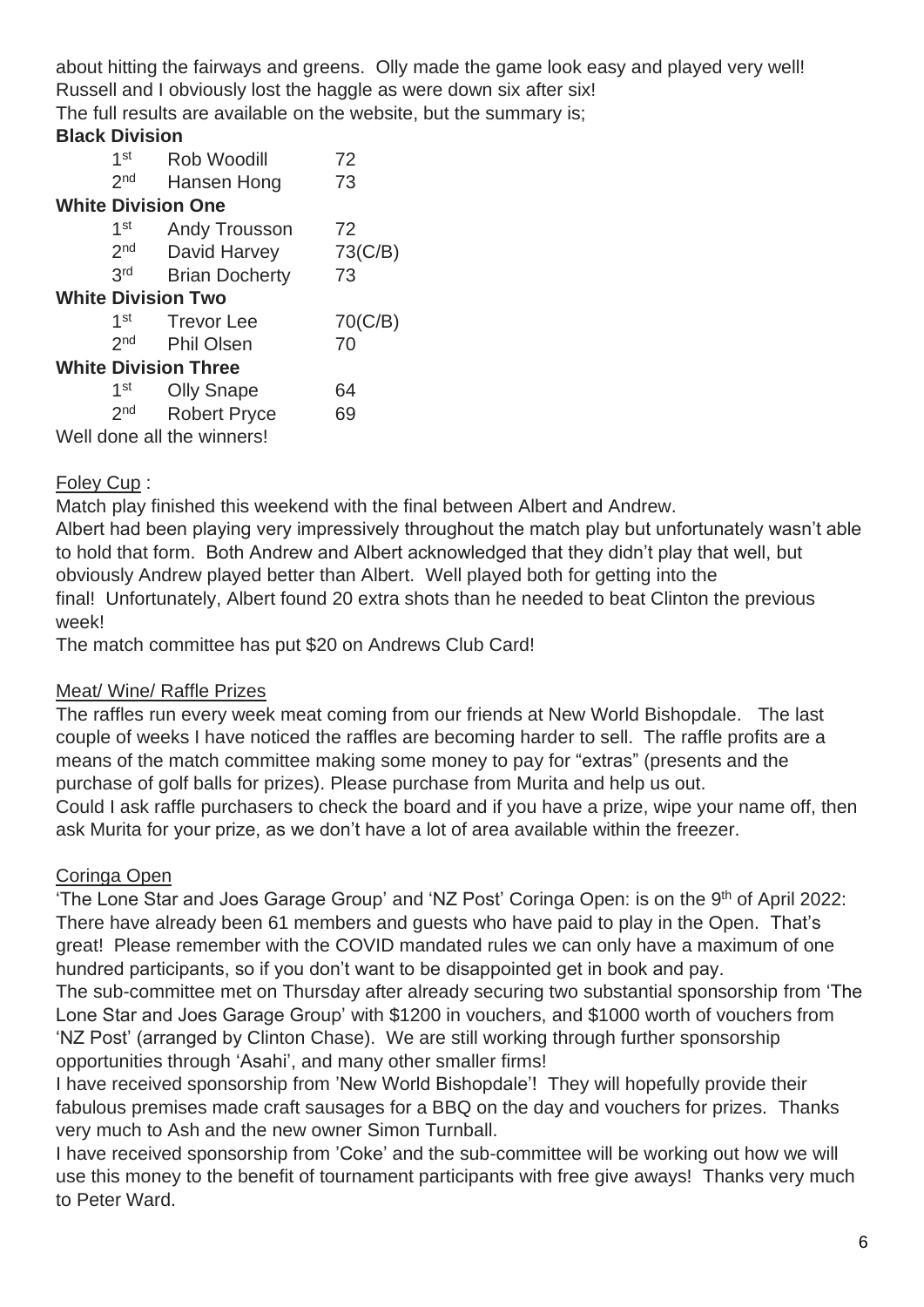I have received sponsorship from IGQ. Thanks very much Lin Wang.

I have received the offer of sponsorship from 'The Coringa Women's Group'! Thanks very much Sandy Dermott.

Thanks very much to our confirmed sponsors!

If there are any members who are willing to assist with sponsoring by providing cash to purchase prizes, goods, services or vouchers, then please tell one the subcommittee members Jamie Howard, Vance Heteraka, James Willetts and myself or email me at [David.harvey@xtra.co.nz](mailto:David.harvey@xtra.co.nz) ! Please get your group together and be part of guaranteed first hundred participants who pay or you may miss out!

## Club Sponsorship:

Wasn't it great to see those new flag sticks in the holes on Saturday, These have been purchased with funds from the 'Thursday Men's Group'. They look great and don't appear to move in the wind the same as the previous ones. These poles were put in place by Rohan on Friday and I was disappointed to see on Saturday that the one on the 11th green had already been damaged with metal on metal contact. I'm not too sure if that damage was caused deliberately! Can I make a plea people to look after the equipment we are trying to continually purchase equipment to and make improvements to the course and environs for members! Look after it! This week I was approached by Aaron Jewell with a very kind offer of \$1000 towards the Coringa Open. I redirected Aaron's offer to Malcolm and the board have decided to purchase new flags to go with the new poles. Thanks very much Aaron for your very kind offer!

# Match Committee Meeting

The match committee sought feedback from members before we implemented the following; *'That the match committee will require a minimum of 25 participants to complete a Saturday round to establish a competition requiring the payments of prizes. If there is not 25 completed rounds, then all entries fees paid will be able to be used by those individuals to pay for match fees in the coming weeks. The employee in the Pro-shop will manage the use off the unused entries!'*

There was some feedback received from two members which has been shared within the committee. The committee has decided to implement the above initiative for a period of three months and reconsider it's appropriateness or need at our next meeting!

# Competitions:

Can I thank Kevin King for managing the Summer Ringers competition. Can I thank John Matthews for managing the Vets Cup competition. Can I lastly thank John Brettell for his future work managing the Shootout.

## Upcoming events:

| 16 March  | Watering Tournament (Stableford \$10 entry).           |
|-----------|--------------------------------------------------------|
| 6 April   | 'Lone Star and Joe's Garage Group' Watering Tournament |
|           | (Stableford \$15 entry)                                |
| 9 April ' | Coringa Open'                                          |

Closest to the Pin:

Weekly **Hancock's Wine and Beer Merchants**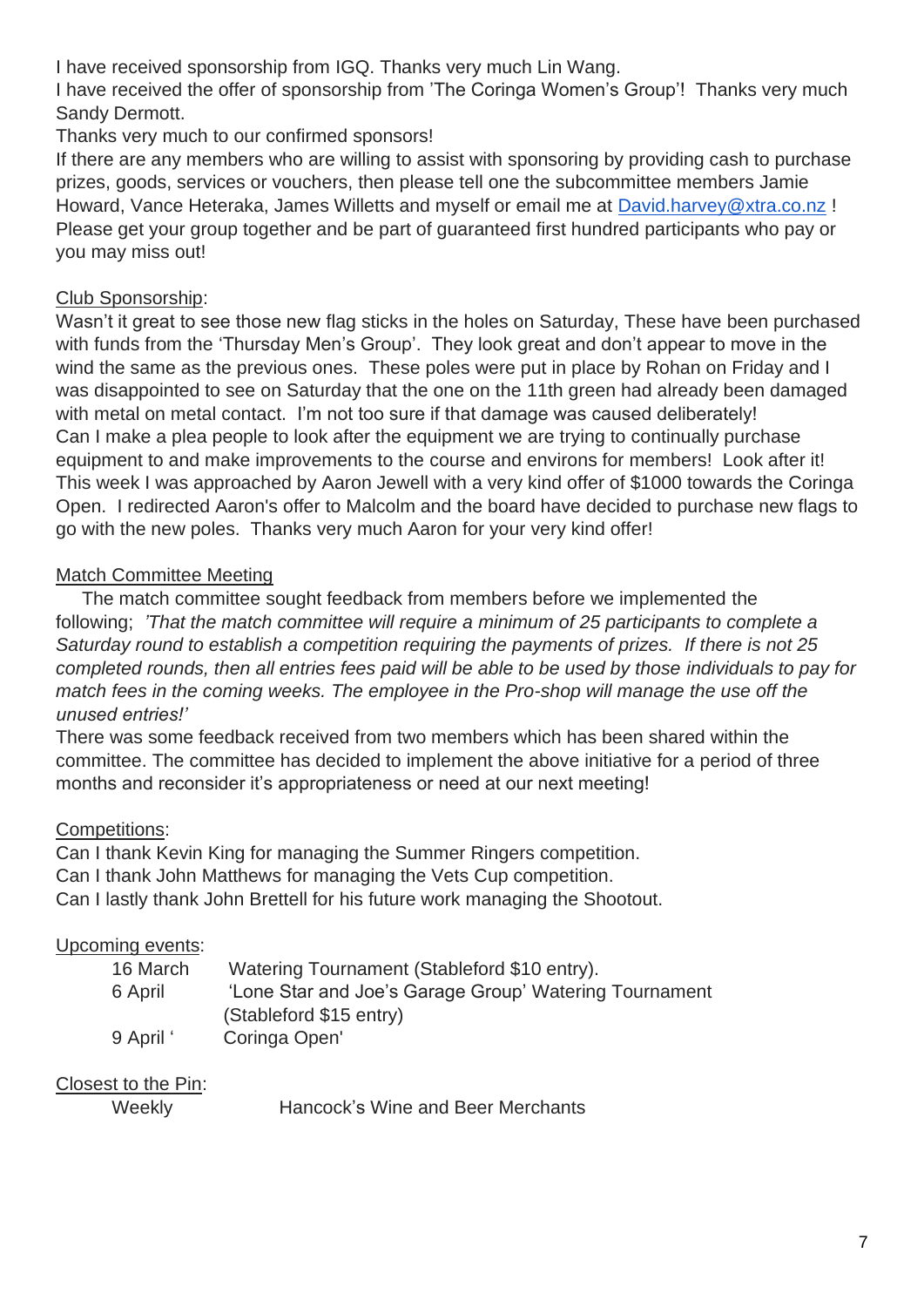#### Membership Welfare:

#### **Peter Marsh**

I been texting Swampy at Burwood Hospital through the week and he is on the mend and he is hopeful of heading home on Monday at the same time as family from Australia arrive. Pete remains very positive and is reading every text message he receives and responding, so keep sending those golfing stories to him to keep his spirits up! Unfortunately, DHB COVID mandate rules do not allow him visitors. We all hope it goes well with his recovery!

#### **Jerry Kuipers**

Jerry has been in hospital once again and when I spoke to Mary on Tuesday, she hoped he would be home on Wednesday. I will drop in and see him on Thursday! We all hope he is starting to feel better with a bit more energy and I'm sure he will be back out with us soon!

#### **Alan Harrison**

Alan has had some severe back issues and it is taking some time for him to recover. Hopefully, he will be with again at Coringa soon.

### Comment:

Here we go with a fine weekend and a forecast of 21 degrees! Considering the weather, the greens are playing fabulously at the moment with such a nice fast, true pace! While the rough is cut it's thick, which means the course is playing long and challenging, as I found out on Wednesday! Rohan and the guys are working hard at keeping on top of the unseasonal grass growth.

I heard one of our daily golf playing or more practiced golfers Wing Gin was out a couple of Tuesday with his wife and the Tuesday morning girls. The Boss's working bee group were working on the toilets between the 11<sup>th</sup> and 12<sup>th</sup> [holes](https://cinzl.sharepoint.com/sites/CINZ/Shared%20Documents/INVOICE%20NUMBERS%20ARCHIVE/INVOICE%20NUMBERS%20%2312.xlsx?web=1). I'm not too sure how many holes that Wing had played but apparently he had already lost two balls by that time. Wing in frustration decided his energies were better used in helping out at the working bee! Great to see you there Wing! Lastly, I had the opportunity to play in the morning group again last Saturday. What an experience being in a different four! Amped up on coffee after my previous experience and with the intention of keeping an eye everywhere for my own safety. I was going down the 14th hole and I was getting ready to hit my second towards the green when I saw this person walking out from the trees on the 15th. Ah, Phil Olsen I thought, (the guy who had hit towards me in my previous morning experience). I stopped and he stopped on my fairway. He lifted his arms and extended them like a goal post! Fortunately, I miss-hit and a big fade eventuated well away from him. No need to call 'fore' but as all good golfers should do I did! Only to get a big laugh back! Enjoy your golf!

David Harvey Men's Captain

## **LADIES REPORT**

#### **Tournaments**

| Russley   | Monday 14th March.            |
|-----------|-------------------------------|
| Mayfair   | Friday 17th March             |
| Ellesmere | Friday 25 <sup>th</sup> March |
| Waimari   | Monday 28 <sup>th</sup> March |

For all above tournaments please contact Leigh on 0274340872 if you want to play in any of them.

#### Coringa Open

You will have seen the email from Sandy re the Coringa Open to be played on the 9<sup>th</sup> April. \$30 entry fee. Dave Harvey would like to see as many of us as we can muster. Come and play the 18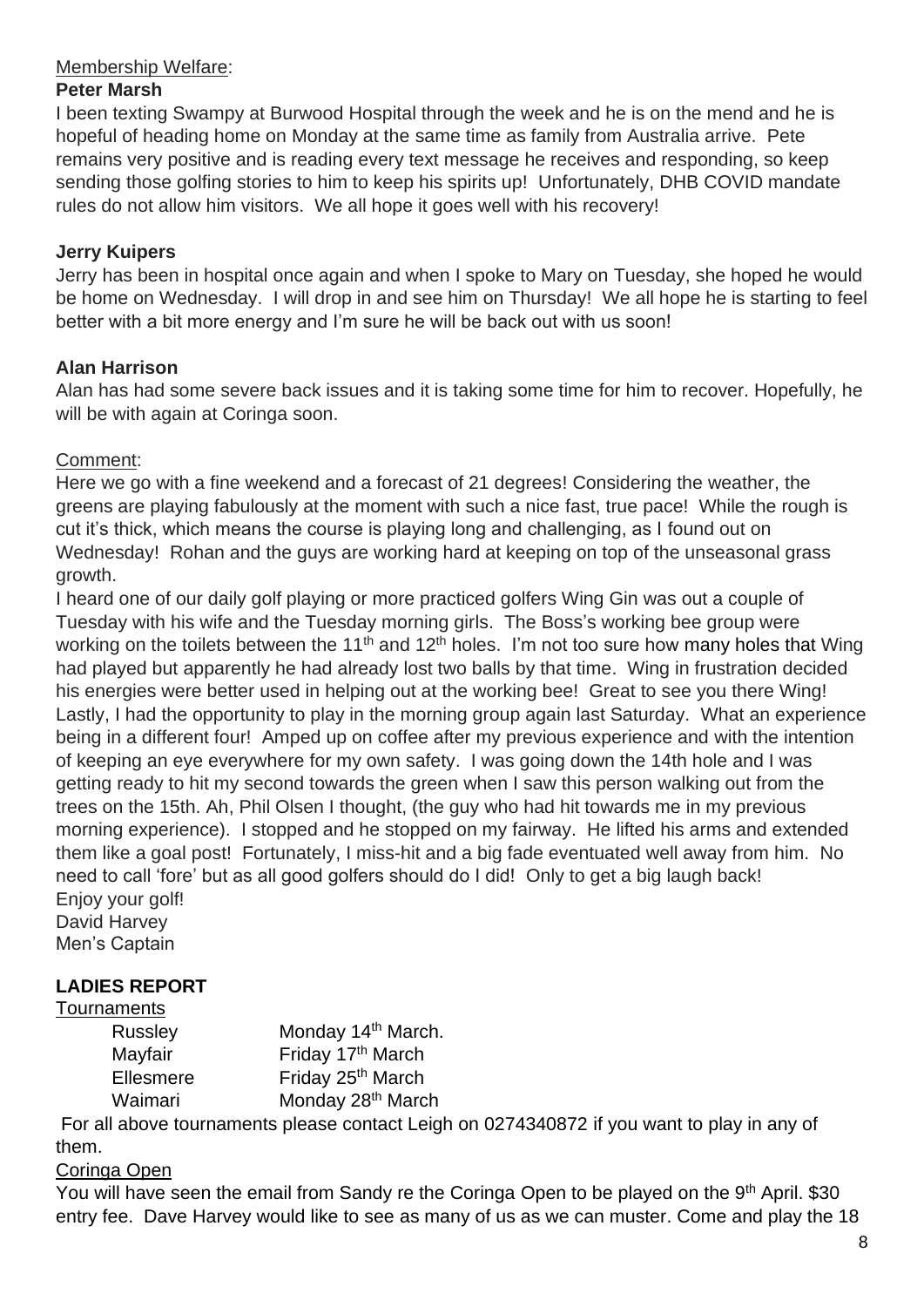holes. Entries close on the 6<sup>th</sup> of April. For other information see posters around the club or in this news letter

## **Saturdav**

Four ladies played Stablefords. 1st was Fay with 19 Stablefords

Slots have been booked for this coming Saturday at 9.06am. Please go online and add your name if you are wanting to play

18-hole ladies-

Dave Harvey is happy to accommodate you within the Men's game on a Saturday

**Sunday** 

Results: Five ladies played in very pleasant conditions. 1<sup>st</sup> Anne M with 18 Stablefords and 2<sup>nd</sup> equal Joy and Padma with 17 Stablefords

Next week two slots have been booked from 9.30

Tuesday:

Only six ladies turned up to play for the Val Sutherland Trophy. Janice McPhail came in first with 19 Stablefords and Padma 2nd with 17.

**Thursday** 

Ten ladies played for the Betty McBirdie Trophy. This was won by Janice McPhail with18 Stablefords.  $2^{nd}$  on count back was Janice Healy with 16 Stablefords and  $3^{rd}$  Anne M also with 16 **Stablefords** 

**Twilight** 

Forty played twilight with six ladies amongst them. Playing conditions were warm and no wind. Lovely night to be on our wonderful course

First lady was Carley Shaw with 22 Stablefords, then second Anne M with 19 Stablefords and third Mandy Walsh with 17 Stablefords.

All going well, twilight will go until the 29<sup>th</sup> of March. So not too late to come and join the fun Interclub

This week Coringa played Avondale at Templeton and won. Coringa 62 Avondale1 61. Well done ladies. So far two wins and draw.

Don't forget to follow Coringa on Facebook

Anne Morgan

# **WEDNESDAY GOLF**

'Lone Star and Joe's Garage Group' Wednesday \$15 Watering Tournament:

We had our \$15 'Lone Star and Joe's Garage Group' tournament on Wednesday and once again it rained so our numbers were reduced, Forty-six participants played for prizes of meat provided by our friends at 'New World Bishopdale' and wine from 'Hancock's. Three scored the rounds of the day with Kerion Murtha, Jason Wu and Grant Buchanan all on 39 stablefords. Outstanding rounds guys as if you weren't on the fairways the course was challenging!

Results included **Division One**

| PIVISIVII VIIC      |                                  |    |
|---------------------|----------------------------------|----|
| 1 <sup>st</sup>     | <b>Kerion Murtha</b>             | 39 |
| 2 <sub>nd</sub>     | Lin Wang                         | 36 |
| 3rd                 | <b>Frank Young</b>               | 35 |
| 4 <sup>th</sup>     | <b>Gary Stead</b>                | 34 |
| 5 <sup>th</sup>     | <b>Terry Hampton</b>             | 34 |
| gth                 | <b>David Stead</b>               | 34 |
| <b>Random Draw</b>  | 20 <sup>th</sup><br>Sue Brown 28 |    |
| <b>Division Two</b> |                                  |    |
| 1st                 | Jason Wu                         | 39 |
| 2 <sub>nd</sub>     | <b>Grant Buchanan</b>            | 36 |
| 3rd                 | <b>Bill Hallett</b>              | 37 |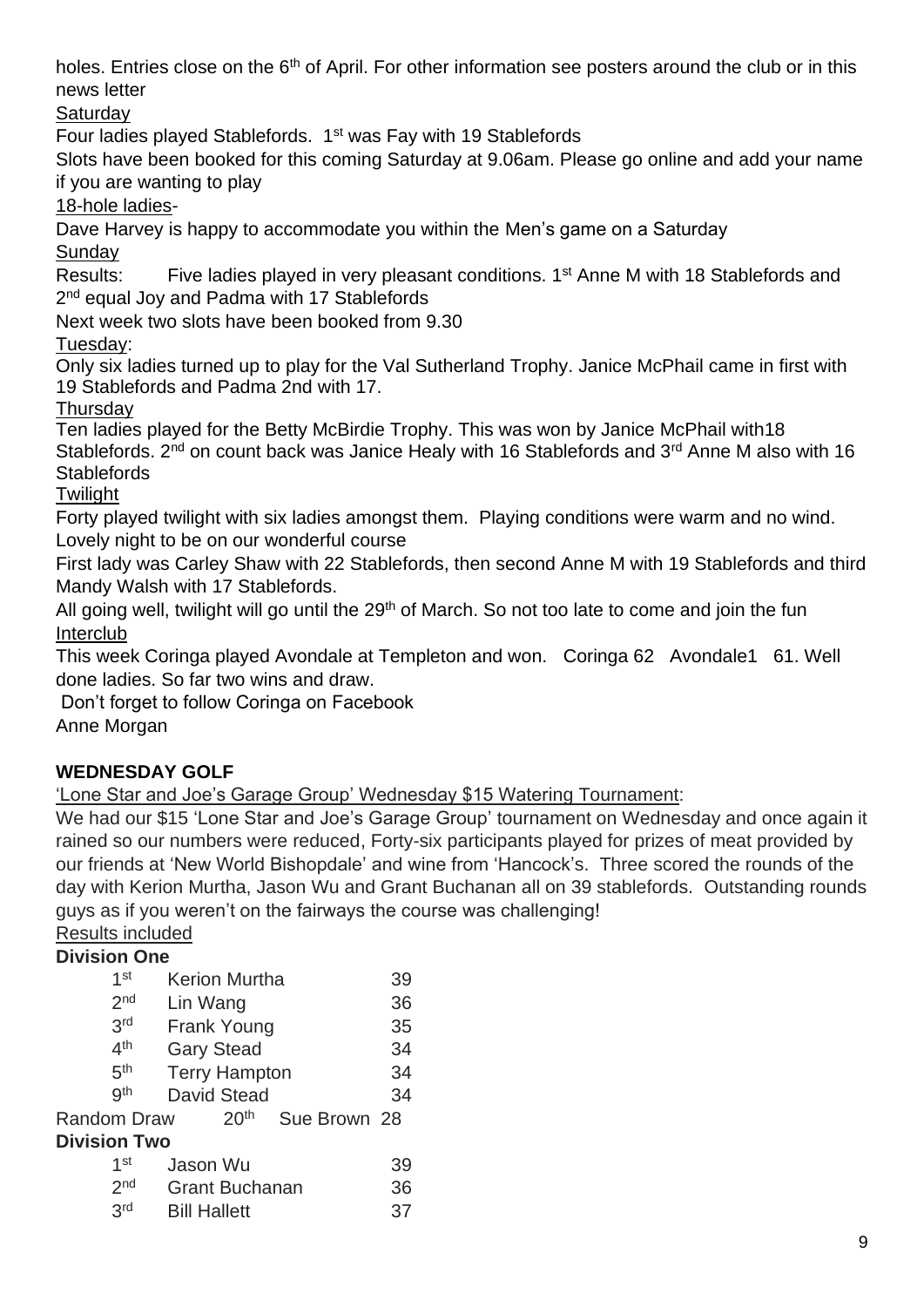| 5 <sup>th</sup> | <b>Robert Pryce</b> | 35 |
|-----------------|---------------------|----|
|-----------------|---------------------|----|

 $7<sup>th</sup>$ Russell McGregor 33

Random Draw 17th Ian Connor 23 Only nine prizes this month but we paid down to 33 stablefords. Get out there and make some time for a round of golf with nice company! David Harvey

## **THURSDAY MEN'S GOLF**

A lovely bright sunny morning and a Stroke match off Yellow tees for the Jerry Attick Trophy. The winner today with a nett 65 obviously has an affinity for this particular trophy as he defended it from last month. Well done John Brettell although I suspect the nett score might raise a few eyebrows and perhaps we need to sort the handicap out!!!!

The full results were as follows:

| 1 <sup>st</sup> | John Brettell    | 65                             |
|-----------------|------------------|--------------------------------|
| 2 <sub>nd</sub> | <b>Paul Gnad</b> | 68                             |
| 3 <sup>rd</sup> | <b>Greg Carr</b> | 71 (Don't wear yourself out in |
|                 |                  | Hanmer!!!)                     |
| 4 <sup>th</sup> | <b>Bill West</b> | 73                             |
| 5 <sup>th</sup> | Jim Anderson     | 74                             |
| الملاحم         |                  |                                |

 $6<sup>th</sup>$ Ray Loots 75 (Visitor from Taieri Lakes) The nearest the pins (Thanks to Hancock's) for Spencer Wicks (#7) and LexHalford (#17) and 2's for Robert Pryce, Lex Halford, John Brettell and Doug Ames (Chipped in again!!!).

A smaller field of 23 today and our thoughts go out to the folk struggling with health issues, Peter Marsh, Brian Payne, Jerry Kuipers, Allan Harrison and Ray Skinner. Looking forward to welcoming you all back soon.

Chris Cottrell For Thursday Men

## **TWILIGHT 2021-2022**

The Twilight programme is coming to a close with the scheduled final night on the 29th of March.

They begin every Tuesday evening with a shotgun start shortly after 5:30pm. Everyone is welcome! Members \$5 and Guests \$10 Good prizes and a Burger meal to follow - \$10

This week there were 42 golfers who enjoyed good, dry conditions and again the scoring was very good. Note that the Twilight season is scheduled to finish on the 29<sup>th</sup> of March, weather and daylight permitting, ie. 4 more

Tuesdays to go!

| <b>Results:</b> |  |
|-----------------|--|
|                 |  |

| 2 <sub>nd</sub><br><b>Carly Shaw</b><br>3 <sup>rd</sup><br><b>Gordon McCoy</b><br>4 <sup>th</sup><br><b>Oliver Snape</b><br>5 <sup>th</sup><br>John Hanson<br>6 <sup>th</sup><br>Anne Morgan<br>7 <sup>th</sup><br><b>Jason McCauley</b><br>8 <sup>th</sup><br><b>Greg Newall</b><br>gth<br><b>Rhys Morris</b> | 1 <sup>st</sup> | <b>Jamie Pow</b> | 22 |
|----------------------------------------------------------------------------------------------------------------------------------------------------------------------------------------------------------------------------------------------------------------------------------------------------------------|-----------------|------------------|----|
|                                                                                                                                                                                                                                                                                                                |                 |                  | 22 |
|                                                                                                                                                                                                                                                                                                                |                 |                  | 21 |
|                                                                                                                                                                                                                                                                                                                |                 |                  | 21 |
|                                                                                                                                                                                                                                                                                                                |                 |                  | 19 |
|                                                                                                                                                                                                                                                                                                                |                 |                  | 19 |
|                                                                                                                                                                                                                                                                                                                |                 |                  | 18 |
|                                                                                                                                                                                                                                                                                                                |                 |                  | 18 |
|                                                                                                                                                                                                                                                                                                                |                 |                  | 17 |



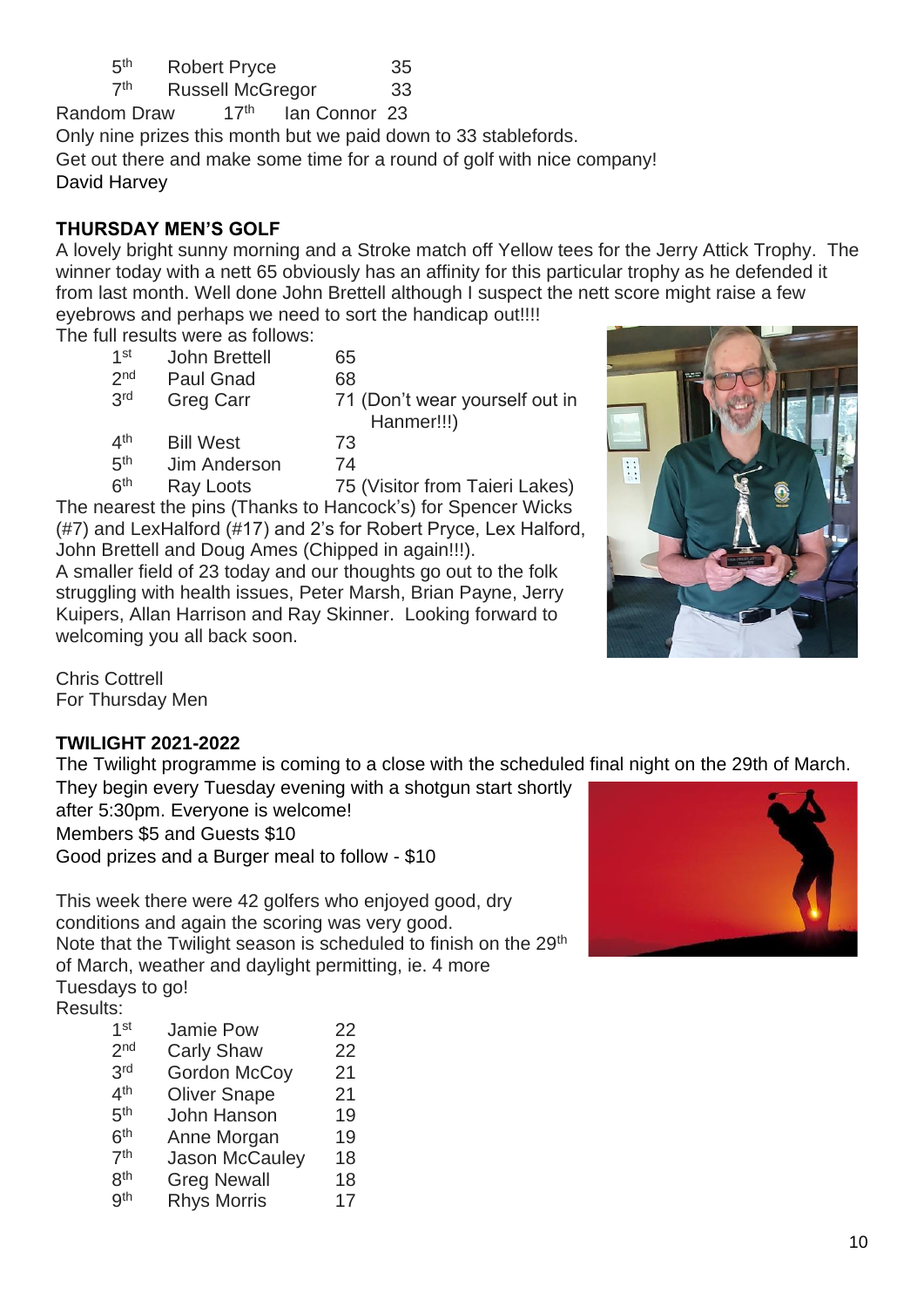| 10 <sup>th</sup> | <b>Robert Faalilo</b> | 18 |
|------------------|-----------------------|----|
| <b>A</b> Ath     | <b>.</b>              |    |

- 11<sup>th</sup> ugo Pow 18
- $12^{th}$  Mandy Walsh  $17^{th}$  Regan Bentley 17 Regan Bentley 17

Prizes were paid out to 21

Champion of Champuions

Twilight Champion of Champions is now getting close with Paul Junior now settling into second spot behind Hugo Pow. with 3 ladies in hot pursuit of Hugo and Oliver.

|                         | 10 game |  |  |
|-------------------------|---------|--|--|
| <b>Player</b>           | average |  |  |
| Hugo Pow                | 19.8    |  |  |
| <b>Oliver Snape</b>     | 19.7    |  |  |
| <b>Courtney Wilson</b>  | 19.5    |  |  |
| <b>Bev Gordon</b>       | 19.1    |  |  |
| <b>Mandy Walsh</b>      | 18.9    |  |  |
| <b>Lindsay Smith</b>    | 18.6    |  |  |
| <b>Robert Chisholm</b>  | 18.6    |  |  |
| <b>Mark Searle</b>      | 18.2    |  |  |
| Anne Morgan             | 18.1    |  |  |
| Paul Snape              | 18.0    |  |  |
| <b>Fay Beckingsale</b>  | 17.9    |  |  |
| Gordon McCoy            | 17.7    |  |  |
| <b>Russell McGregor</b> | 17.6    |  |  |
| Robert Faalilio         | 17.5    |  |  |
| John H Wilson           | 17.4    |  |  |
| <b>Tracey Bruce</b>     | 17.4    |  |  |
| Daniel Wilson           | 17.1    |  |  |
| <b>Oliver Shea</b>      | 17.1    |  |  |
| Regan bentley           | 17.1    |  |  |
| Andrei Cotiga           | 16.7    |  |  |
| <b>Greg Newell</b>      | 16.6    |  |  |
| <b>Philip Olsen</b>     | 16.3    |  |  |
| Liam longley            | 16.1    |  |  |
| <b>Carly Shaw</b>       | 15.9    |  |  |
| Jonathan Kemp           | 15.9    |  |  |
| <b>Neal Shaw</b>        | 15.9    |  |  |
| John Hanson             | 15.6    |  |  |
| David Cookson           | 15.5    |  |  |
| John Maasch             | 15.2    |  |  |
| <b>Andy Williamson</b>  | 15.0    |  |  |
| <b>Michael Harris</b>   | 14.5    |  |  |
| Gordon McCoy            |         |  |  |

Twilight Convenor

#### **AND NOW**

#### The Outdoor Man

During his physical, the doctor asked the patient about his daily activity level. He described a typical day this way:

*"Well, yesterday afternoon, I waded along the edge of a lake, drank eight beers,*